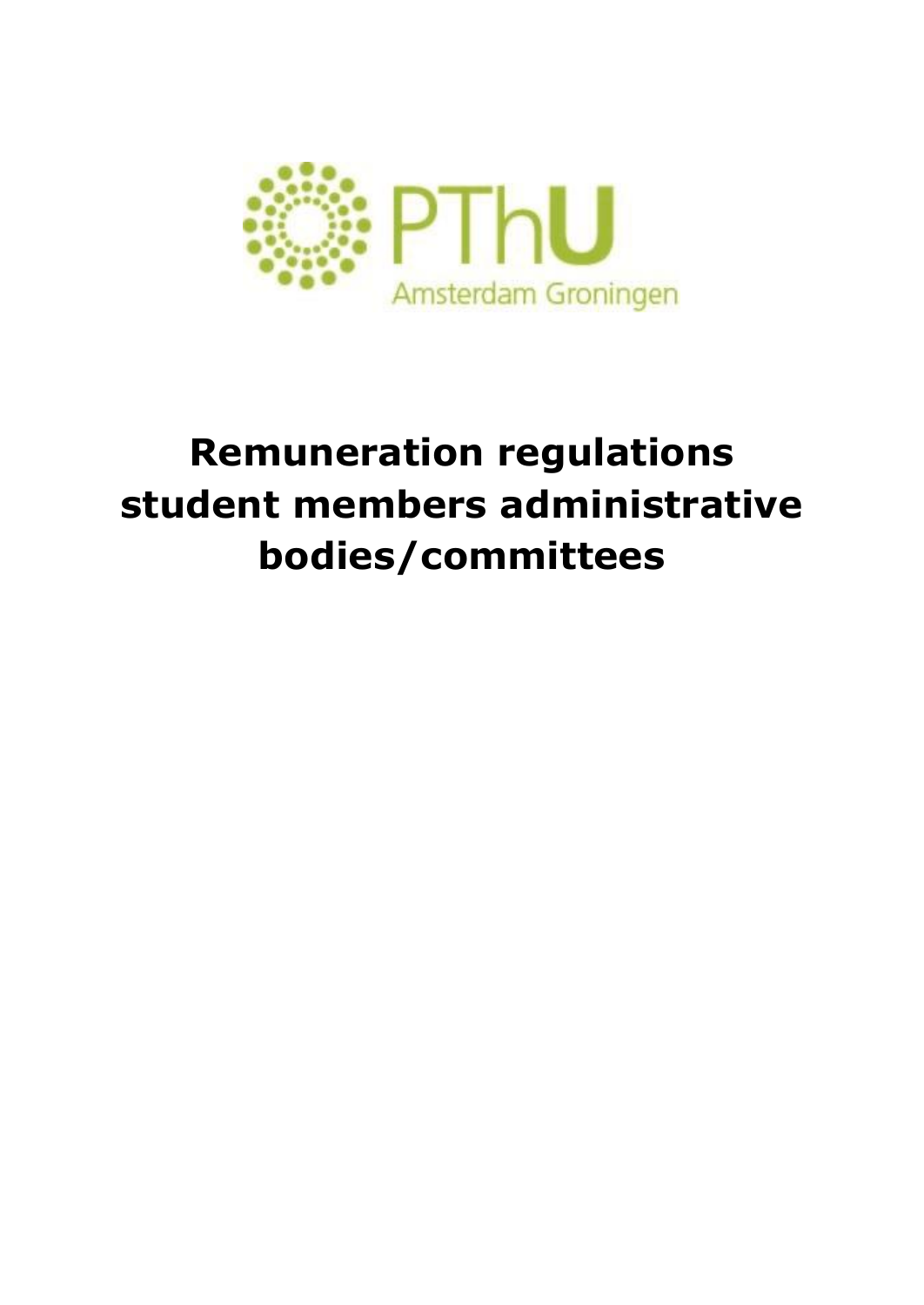

For the Curriculum Committee 10 yearly meetings are envisaged. For the University Council 6 yearly meetings are envisaged. This leads to the following calculation of the annual compensation, starting on 1 September 2014.

Curriculum Committee (10 meetings): 120 hrs.

- University Council (6 meetings): 144 hrs.

- Policy advisory committee: the state of be determined on installing the

committee

- 
- Study and student societies: to be determined on board membership

Average monthly time investment for Curriculum Committee: 12 hrs.

Number of hours per month:  $4 \times 40$  hrs. = 160 hrs.

The part-time factor of the number of hours of time investment for the Curriculum Committee is: 12/160 = 0.08

Average monthly time investment for the University Council: 14.4 hrs.

Number of hours per month:  $4 \times 40$  hrs. = 160 hrs.

The part-time factor of the number of hours of time investment in the University Council is:  $14.4/160 = 0.09$ .

If the financial remuneration is related to the basic and supplementary grants, with compensation for legal tuition fees paid, the monthly financial remuneration would amount to:

For the *curriculum committee*:

| 0.08 x 279.14 (basic grant, independent domicile)          | 22.89 |
|------------------------------------------------------------|-------|
| 0.08 x 260.19 (supplementary grant, independent domicile)) | 21.48 |

| Annual total:             | 688.52 |
|---------------------------|--------|
| $0.08 \times 1.906 =$     | 156.08 |
| Compensation tuition fees |        |
| Annually:                 | 532.44 |
| Monthly:                  | 44.37  |